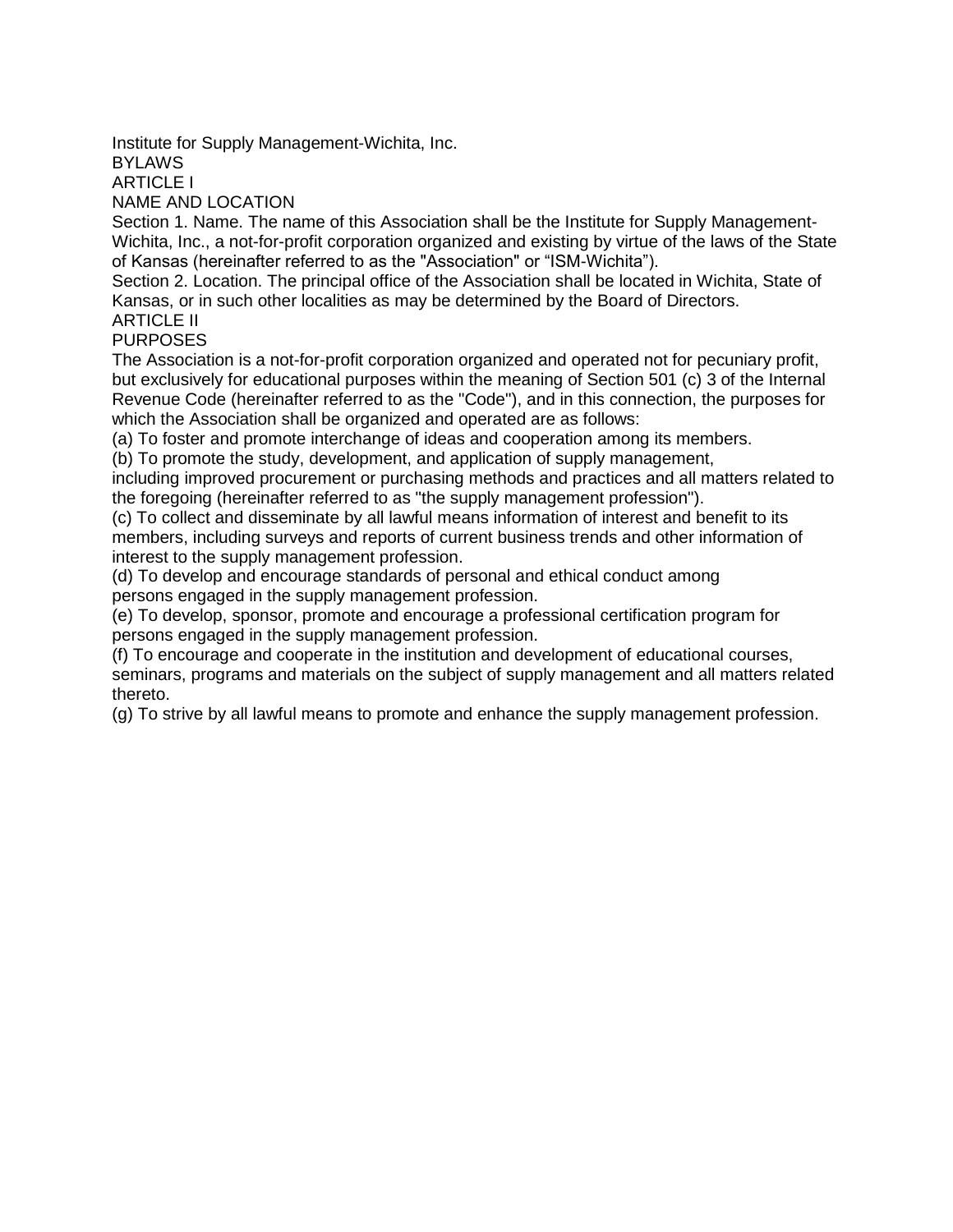(h) To be affiliated with the Institute for Supply Management, Inc. ("ISM") and other associations or organizations of persons engaged in the supply management profession throughout the United States and all foreign countries.

(i) To cooperate, collaborate and exchange information by lawful means with professional, trade and other associations and organizations of persons engaged in the supply management profession, and to advance public relations with governmental agencies and the public in general concerning the supply management profession.

(j) To do any other act or thing incidental to or connected with the foregoing purposes or in advancement thereof, and not for the pecuniary profit or financial gain of its members, directors or officers, except as otherwise permitted by the laws of the State of Kansas.

In the accomplishment of these purposes, it shall be the policy of the Association to comply at all times with all existing and future laws, including the antitrust laws, and in furtherance of this policy, no activity or program shall be sponsored or conducted by or within the Association which in any manner whatsoever shall represent or be deemed a violation of any existing or future law, including the antitrust laws, all in accordance

with the *ISM Statement of Antitrust Policy* and *Guide for Antitrust Compliance*, as amended from time to time by the Board of Directors of ISM.

ARTICLE III

AFFILIATION WITH ISM

SECTION 1. General. The Association shall be affiliated with ISM in accordance with the procedures set forth in the ISM Bylaws and the association shall comply at all times with ISM policy as it may be adopted from time to time by the ISM Board of Directors and the provisions of this Article.

SECTION 2. Conditions of Affiliation. The Association shall be obligated as a condition of affiliation with ISM to comply with the following:

(a) To be incorporated as a not-for-profit corporation in accordance with the laws of the State of Kansas, and to be validly existing and in good standing during the period of its affiliation with ISM.

(b) To cause these Bylaws to conform at all times with the ISM Bylaws and ISM Policy, including without limitation, the provisions hereof with respect to the purposes of the Association and eligibility for membership.

(c) To perform all necessary procedures concerning the review and approval of all applications for membership in the Association and ISM.

(d) To resolve all questions concerning eligibility for membership in the Association and ISM in a fair and impartial manner in accordance with procedures established from time to time by the Association.

(e) To collect all dues from members of the Association and to remit to ISM all dues required by Article IV of the ISM Bylaws.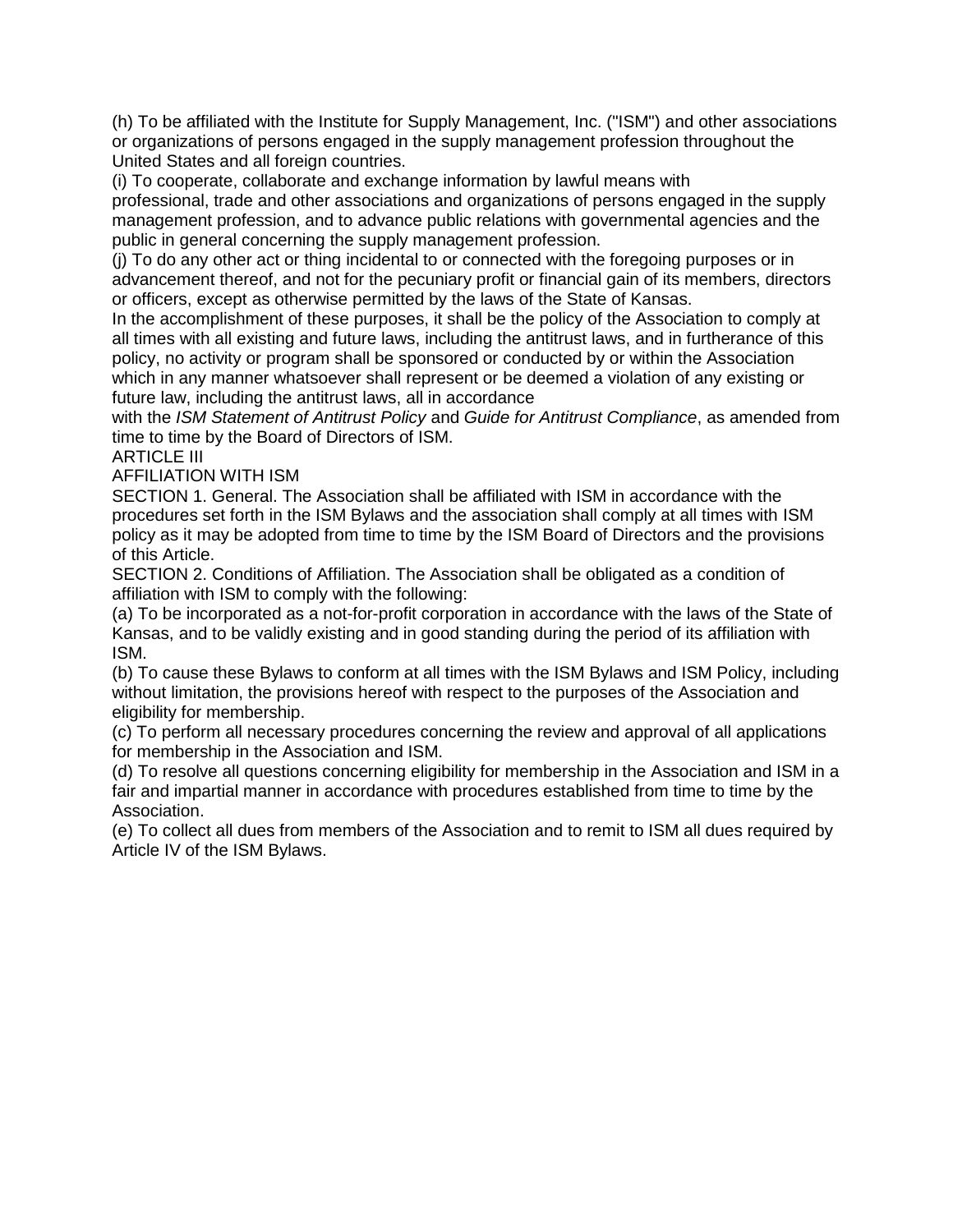(f) To comply at all times with ISM Policy as it may be adopted from time to time by the ISM Board of Directors including without limitation, the *ISM Statement of Antitrust Policy* and *Guide For Antitrust Compliance*.

(g) To obtain prior written approval of ISM with respect to any proposed amendments to these Bylaws.

SECTION 3. Suspension or Termination of Affiliation. The affiliation with ISM of the Association may be suspended by the ISM Board of Directors for violation of or failure to comply with the ISM Bylaws, including specifically, but without limitation, provisions respecting payment of dues, eligibility of members and observance of ISM policies as may be adopted by the ISM Board of Directors from time to time. Any charge of violation or failure to comply under this Section shall be first presented to ISM. If ISM shall determine that the charges are well founded, after the Association has been given reasonable notice of such charges and an opportunity to present a defense to the same, the charges shall be referred to the ISM Board of Directors for action together with the recommendations of ISM. If the Association is suspended or terminated it may be reinstated by the ISM Board of Directors at any time subsequent to such suspension or termination upon a proper showing of good cause to justify a reinstatement of affiliation with ISM.

# ARTICLE IV

## MEMBERSHIP

SECTION 1. Regular Members. A person shall be eligible to be a Regular member of the Association who satisfies the eligibility requirements of a Regular member of an Affiliated Association as defined in the bylaws of the Institute for Supply Management, Inc™ (ISM), as amended from time to time. Regular members of this Association shall have the right to cast one vote on all questions which require a vote of the Regular members of this Association other than those Regular members who, pursuant to the ISM Bylaws, as amended from time to time, do not have voting rights.

SECTION 2. Affiliate Membership. Affiliate membership is membership in an affiliate for an individual who is a Direct Member of ISM through the ISM Corporate Program.

SECTION 3. Dual Membership. Dual membership may be afforded to individuals who meet the same criteria as Regular Members and hold regular membership in ISM through another affiliated association. Dual Members may vote and hold office in the Association. SECTION 4. Dues-free Members. Dues-free members include:

(a) Academic Members. A person with a full-time appointment as a teacher, research specialist, department head, director or dean of a college, university, other academic institution whose academic responsibility includes purchasing management or materials management or other related fields or subjects. Academic members are Regular voting members.

(b) Student Members. An undergraduate or graduate student enrolled full-time in an accredited community college or four-year college or university may receive all the benefits of membership in ISM and this Association and be exempted from payments of all dues and fees. Student members are Regular non-voting members.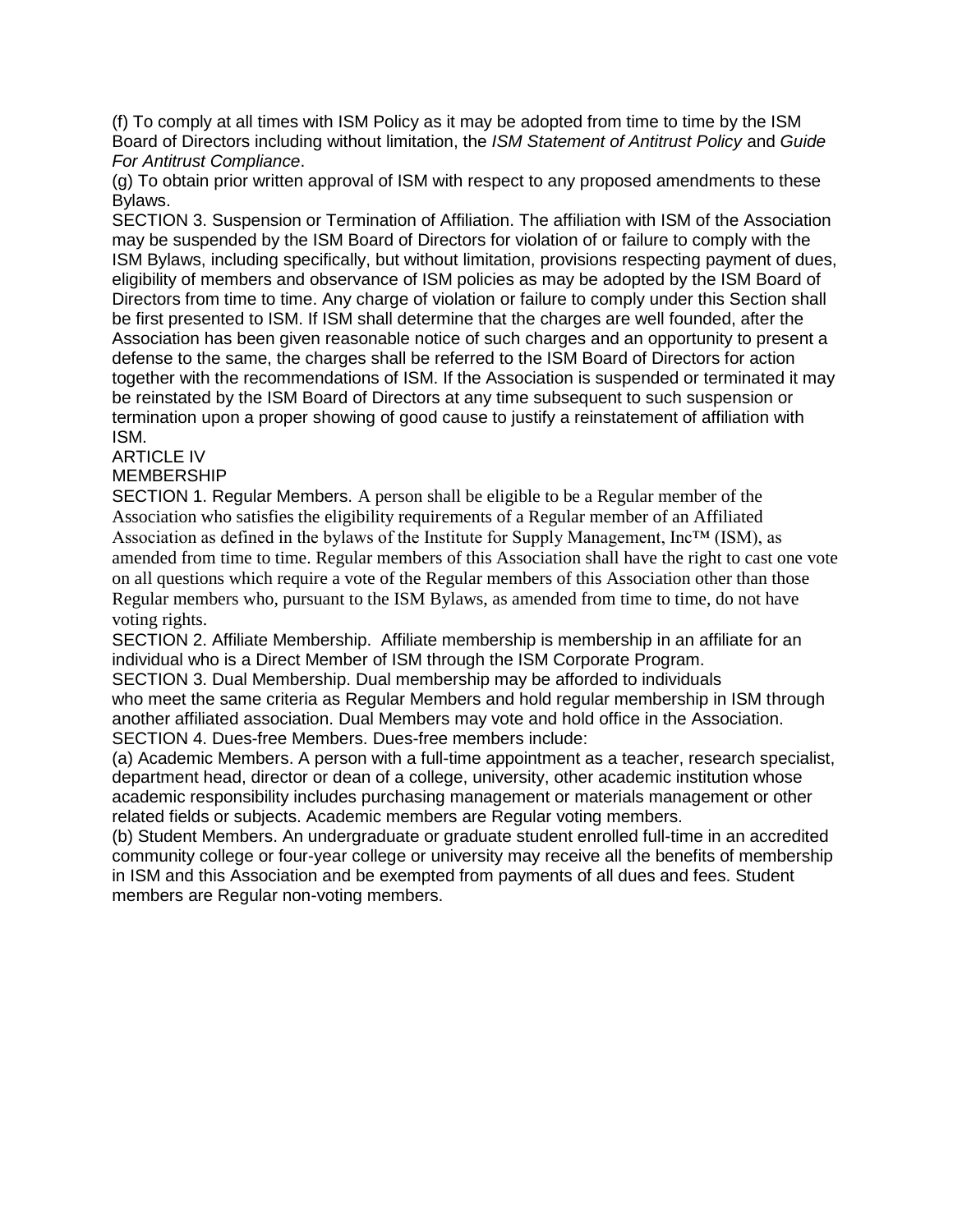(c) Lifetime Members. A person who has been a Regular Member for a period of ten (10) years or more, has retired from all regular employment and has been approved for this category by a majority vote of the Regular Members of the Affiliated Association of which he/she has been a Member. Lifetime members are Regular voting members.

(d) Special Membership Extension. Membership will be extended an additional 12 months without requiring payment of ISM dues for persons who have been a member of ISM and are unemployed for six months, excluding first-time membership applicants, provided that the affiliate also waives the affiliate dues. Dues free membership will be extended to those members serving in full-time active military duty for the length of their service, provided that the affiliate also waives the affiliate dues.

(e) Honorary Members. A person not qualified for regular membership but who has rendered distinguished or unusual services to the purchasing and materials management profession and who has been elected to the class of membership by vote of the Board of Directors of the Association and by a vote of the regular members of the Association. Election to honorary membership shall be for such a period as the Association may designate, but the Board of Directors of the Association shall have the authority and duty to revoke the honorary membership of any individual whenever they shall determine that continuation of the honorary membership would be inconsistent with the policies and objectives of ISM or the Association. SECTION 5. Non-voting Membership. The Association shall have the following non-voting membership classes which shall not represent regular membership in ISM nor entitle any member of such class to hold office in the Association, nor to serve as Chair of the Association's Committees:

(a) Associate Members. A person who satisfies the eligibility standards of Article IV, Section 1.

(b) Honorary Members as described in Section 3(e) of this article.

(c) Student Members are Regular non-voting members as described in Section 3(b) of this article.

SECTION 6. Admission of Members. Admission of all applicants for membership in the Association shall be in accordance with the following procedures:

(a) Application for membership shall be submitted upon the application form, endorsed by two regular members in good standing and approved by the Membership Committee.

(b) Application shall then be submitted to the Board of Directors of this Association.

(c) Upon approval by the Board of Directors, applicant shall become a regular member of the Association subject to ratification by a vote of the regular members of the Association.

(d) The application shall be sent to ISM, accompanied by the payment of such fees and dues as may be required.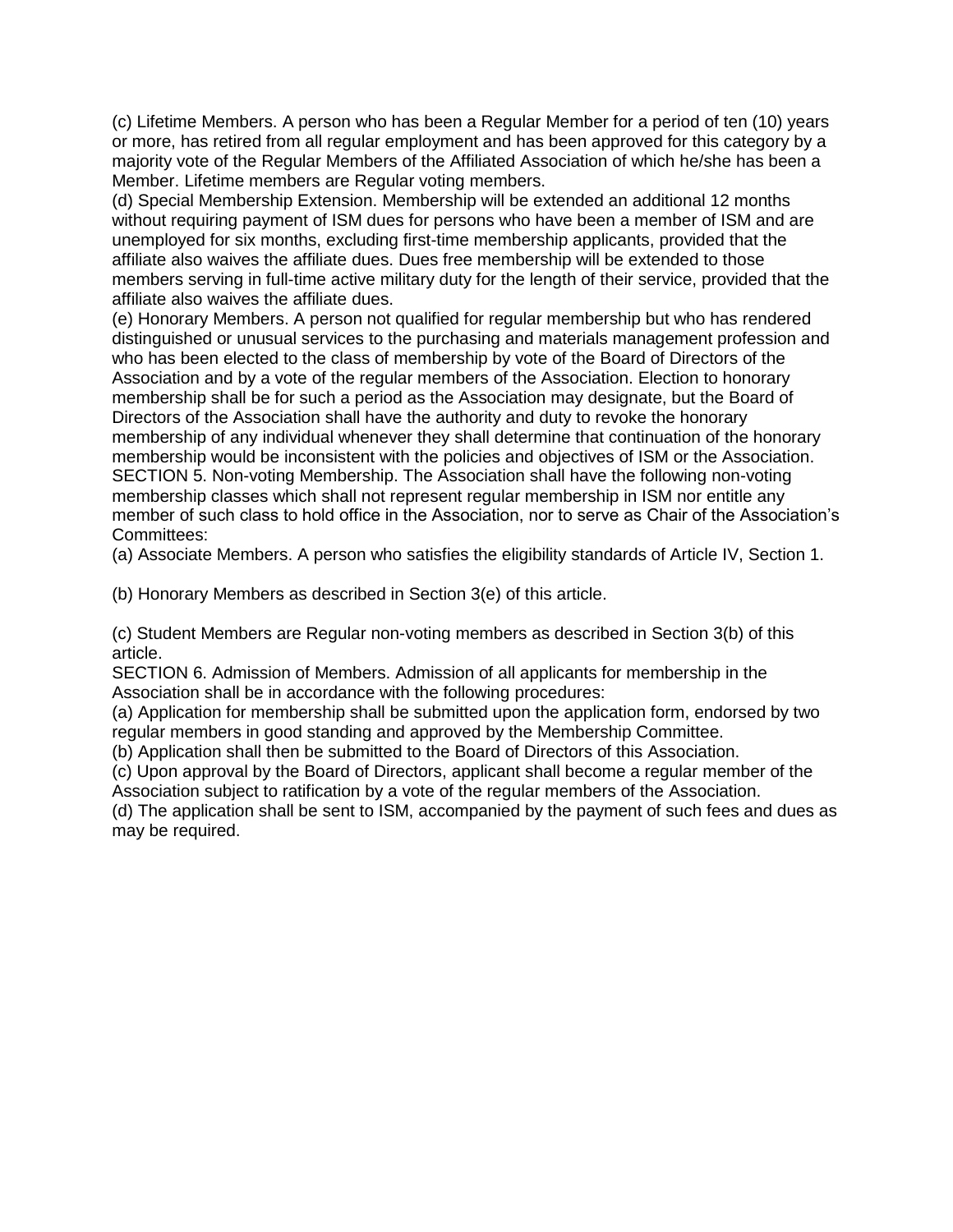(e) Membership is vested in the individual and is not transferable.

SECTION 7. Denial of Membership. An affiliated association has the right to deny Regular membership, as authorized in the ISM Bylaws, Article II, Section 1. The ISM Affiliate Support Department will consider an appeal by the applicant. Except for rare and extraordinary circumstances, the decision of the Affiliate Support Department concerning denial of Regular membership will be the final and binding and will not be considered by the ISM Board of Directors.

SECTION 8. Expulsion of Members. The Association shall have the right to expel a member of any classification from membership in the Association for nonpayment of dues or for violation of the provisions of these Bylaws, the ISM Bylaws, the ISM Policies, the ISM Policy Manual for Special Interest Groups and Forums, the ISM Standards of Conduct or such other statements of policy as may be adopted by the Association or the ISM Board of Directors from time to time. Expulsion for any reason other than nonpayment of dues shall occur only after the member has been advised of the proposed expulsion and the reasons therefore and has been given an opportunity to submit proof in support of continued membership in the Association. A member expelled from membership in the Association shall be given written notice of such expulsion and shall be advised in writing that he or she may appeal the action taken by the Association to ISM by filing a notice of intent to appeal to ISM.

Upon receipt of a timely filed notice of appeal, ISM shall consider the appeal and shall allow the expelled member the opportunity to submit proof in support of continued membership in the Association. The decision of ISM concerning expulsion of a non-voting member shall be final and binding.

SECTION 9. Reinstatement. A former member of the Association, whether a resigned or expelled member desiring reinstatement of membership, may be reinstated as a member of the Association upon showing proof of eligibility and paying all current year's dues [and an administration fee or similar charge which may be imposed by the Association from time to time].

The procedure for an appeal of an adverse determination to reinstate a former member shall be the same as provided in Section 6 of this Article, provided, however, an appeal to reinstate membership may not be taken in the same calendar year in which an appeal has been decided by ISM concerning the expulsion of the same member seeking reinstatement.

SECTION 10. Resignation. Any member of the Association may resign by filing a written resignation with the Association, but such resignation shall not release the member so resigning of the obligation to pay any dues, or other charges theretofore accrued but unpaid.

SECTION 11. Transfer of Membership. Membership in the Association shall be vested in the individual member of the Association, however, regular membership may be transferred pursuant to the ISM Policy Manual.

ARTICLE V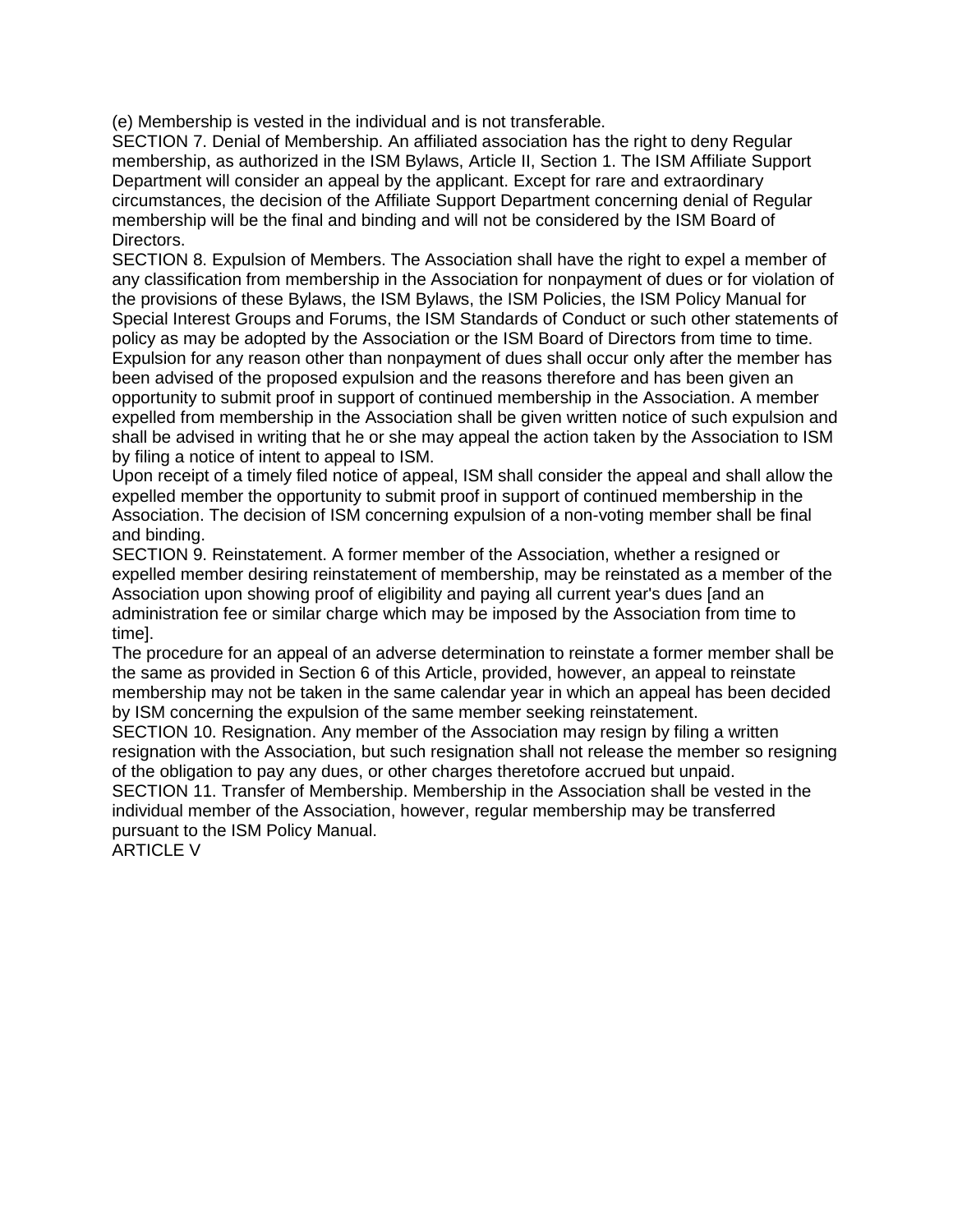### GROUPS AND FORUMS

SECTION 1. Purposes and Organization. Members of the Association having common interests as supply management professionals in a particular industry or commercial activity, or common interests in a certain classification of commodities or materials, may organize a Group/Forum to promote the interchange of ideas and discussion of mutual problems. The Board of Directors of the Association may provide reasonable procedures and requirements for the formation, recognition, encouragement and operation of Groups/Forums which shall be organized and operated within the Association as a Committee of the Association.

SECTION 2. Regular Members and Associates. The regular membership of any Group/Forum within the Association shall consist only of persons who are regular members of the Association. Any Group/Forum may have associate members who are not regular members of the Association, provided such associate members meet the eligibility standards set forth in Section 1 of Article IV and provided, further, that at least one member of the same company holds a regular membership in the Association. Membership in the Association as a nonvoting member shall be required for election as an associate member of a Group/Forum and associate members of a Group/Forum

shall not vote or hold office in the Group/Forum.

ARTICLE VI

### DUES AND ADMINISTRATIVE CHARGES

SECTION 1. Amount. The amount of annual dues for regular members and each class of nonvoting members of the Association shall be determined from time to time by the Board of Directors of the Association and a vote of the members of the Association. Annual dues for regular members of the Association shall include an amount equal to the annual dues in effect from time to time for membership in ISM. The Association may deduct from payments to ISM amounts equivalent to dues for regular members whose qualifications for membership are set forth in Section 3(d) of Article IV on condition that the ISM Board of Directors has waived all ISM dues with respect to such members.

SECTION 2. Employer Discount. Notwithstanding the provisions of Section 1 of this Article, regular members employed by the same employer at any location within the

United States (the "Employer") shall, if elected by the Employer by written notice to ISM, be eligible for a discount against the amount of ISM dues described in Section 1 of this Article and Affiliated Association dues in effect from time to time based upon the number of regular members employed by such Employer (the "Employer Discount"). The amount of the Employer Discount which shall initially be included in ISM Policy (subject; however, to change by the Board of Directors as authorized in this Section 2) shall be as follows:

Number of Regular Discount Against ISM

Members Employed and Affiliated

by Employer Association Dues

50 or more 25%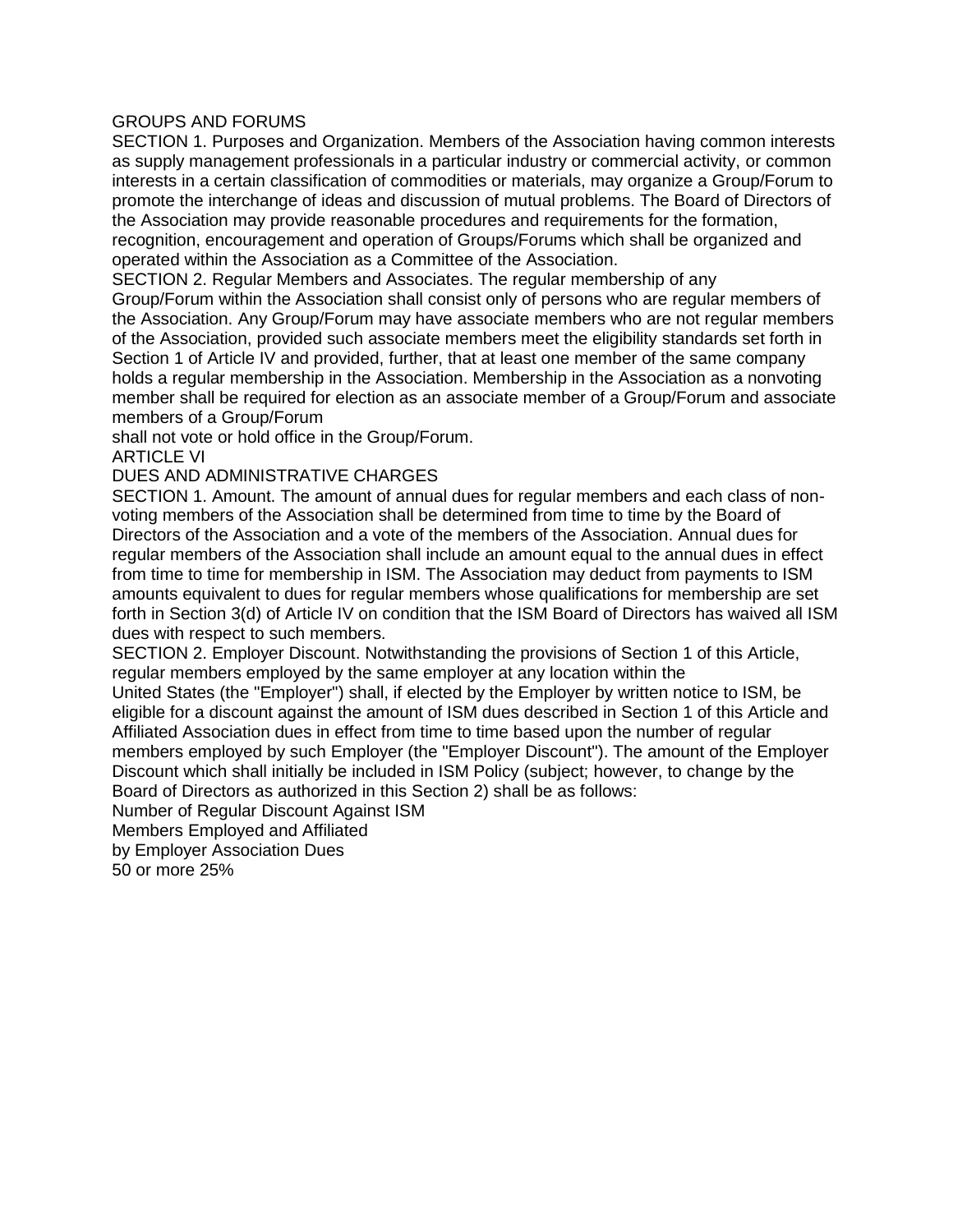The Board of Directors of ISM shall be authorized to determine the amount of the Employer Discount described in this Section 2 by a vote of two-thirds (2/3) of all the members of the Board of Directors; provided, however, (i) the Board of Directors shall not vote upon any proposed change in the amount of the Employer Discount unless such proposal has been presented to and considered by the Board at the regularly scheduled meeting of the Board immediately preceding the regular meeting of the Board at which such proposal is voted upon by the Board; and (ii) a written notice of any change in the amount of the Employer Discount as authorized by this Section 2 shall be mailed to the ISM members not less than ninety (90) days prior to the effective date of such change.

SECTION 3. Payment. Dues for regular and non-voting members in the Association shall be assessed on a calendar year basis and shall be payable in advance of or on January 1 of each year. Members elected to membership in the Association at any time during a calendar year shall be required to pay a proportionate amount of the annual dues in effect at the time of their election to membership which amount shall be payable commencing on the first of the month following the month in which they are elected to membership in the Association.

SECTION 4. Nonpayment of Dues. A member of the Association whose dues are sixty (60) days in arrears may be expelled from membership in the Association and ISM upon notice by the Association to such member, such expulsion to be effective upon the date of such notice. A member expelled from membership for nonpayment of dues may be reinstated upon full payment of all delinquent dues (plus payment of an administrative fee or similar other charge which may be required from time to time by the Association).

SECTION 5. Schedule of Dues. The Association shall cause to be mailed to each member of the Association on or before December 1 of each year a schedule of annual dues payable for each category of membership for the coming membership period. Membership dues are payable in advance. (The mailing of the schedule of dues described in this Section shall not preclude the Association from causing a change in the amount of any dues set forth on such calendar year provided such change is made effective on or after the date such change in dues is approved by the Association in accordance with these Bylaws).

#### ARTICLE VII BOARD OF DIRECTORS

SECTION 1. Authority and Responsibility. The governing body of the Association shall be the Board of Directors. The Board of Directors shall have general charge, management, and control of the affairs, funds and properties of the Association and, subject to the provisions of these Bylaws and any contrary statement of policy enacted by vote of the members of the Association, shall have authority to take such action in matters of policy and procedure as, in its judgment, will best promote the interests and

welfare of the Association, including authority to promulgate, amend or rescind in whole or in part all statements of Association policy as they may exist from time to time. Procedures for credit card purchases as follows: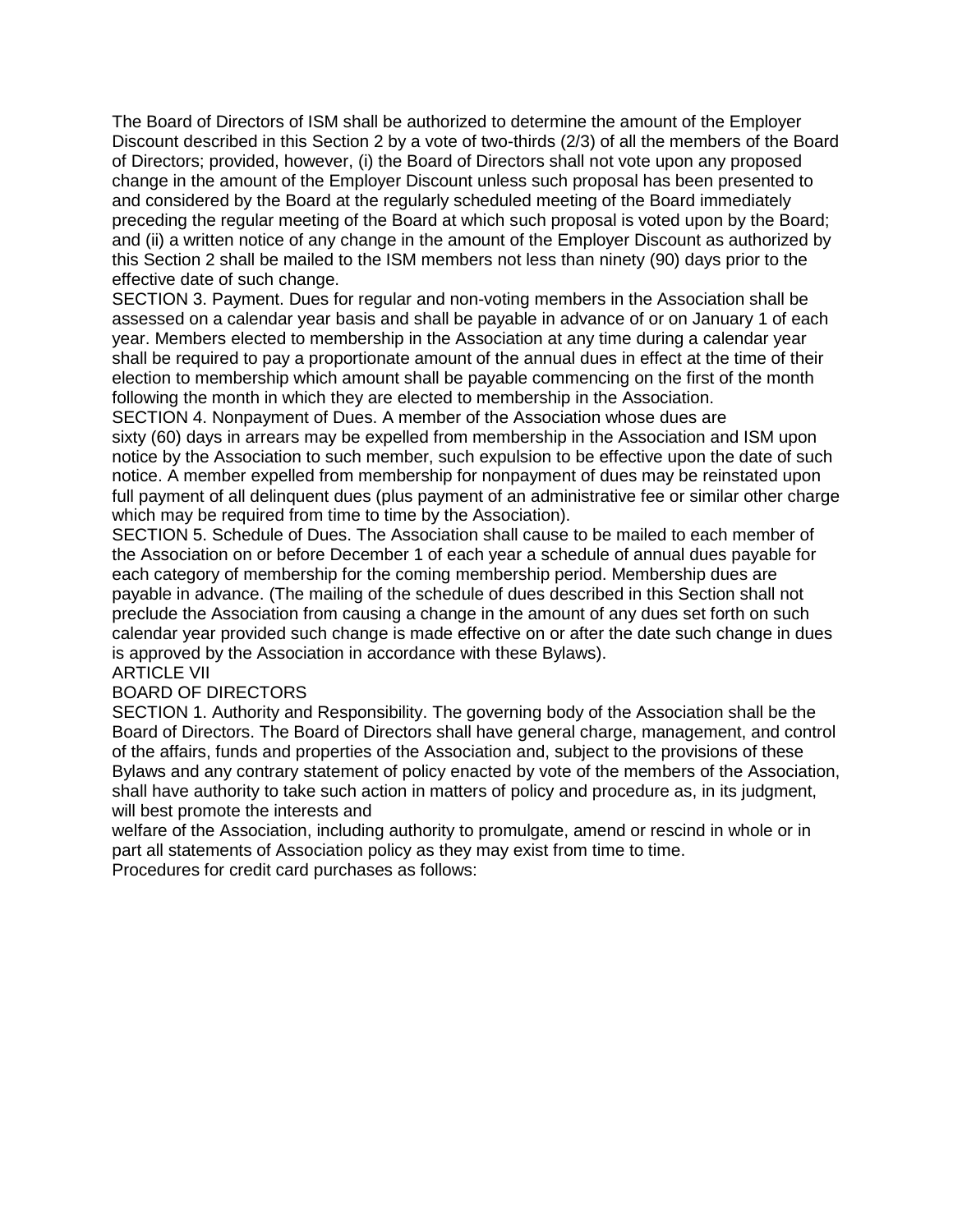(a) Only Association credit card holders will be allowed to purchase.

(b) The order must be placed on the credit card.

(c) The limit of any purchase is \$10,000.00 (the limit on the credit card).

(d) The purchase must be approved by two of the following before it is placed; President, First Vice President, or Treasurer.

(e) Treasurer must be notified with the amount on the third day prior to the order being placed.

(f) Treasurer must be notified who to invoice (if applicable).

SECTION 2. Membership. The Board of Directors shall consist of the President, First Vice President, Second Vice President, Secretary, Treasurer, the Immediate Past President (Executive Director), and five (or more) appointed directors. All members of the Board of Directors must be regular members of NAPM-Wichita, KS, Inc. and ISM.

SECTION 3. Election. The Directors shall be elected by the regular members of the Association at their annual meeting in accordance with Article IX hereof.

SECTION 4. Term of Office. Directors shall be elected for a term of one (1) year.

SECTION 5. Vacancies. Mid-term vacancies occurring in any office shall be filled for the unexpired term through appointment by the President, with the approval of the Board of Directors, until the vacancy can be filled at the next election.

In the event the office of the President resulting from death, resignation, disqualification or permanent inability to serve, the Board of Directors shall promptly elect a successor from its own number for the remainder of the term.

SECTION 6. Meetings. There will be at least nine (9) regular meetings per calendar year. Special meetings as well as regular meetings will be announced at least one week prior to the meeting. Notification will be either in writing, or by phone if necessary. Special meetings may be called upon the written request of five (5) regular members.

SECTION 7. Authority to Act Without a Meeting. No action will be taken without a meeting. SECTION 8. Board Action by Conference Call. Any one or more members of the

Board of Directors, or of any committee thereof, may participate in a meeting of the Board of Directors or committee by means of a conference telephone or similar equipment which enables all persons participating in the meeting to hear (or receive electronic message to) each person at the same time. Participation by such means shall constitute presence in person at such a meeting.

SECTION 9. Quorum and Voting. A simple majority of the Board of Directors is required for a quorum and for any official vote.

SECTION 10. Executive Committee. The Board of Directors may, if it so desires, elect from among its members an Executive Committee of two (2) or more regular members; such Executive Committee shall act under the direction of, and all its acts shall be subject to review by, the Board of Directors.

ARTICLE VIII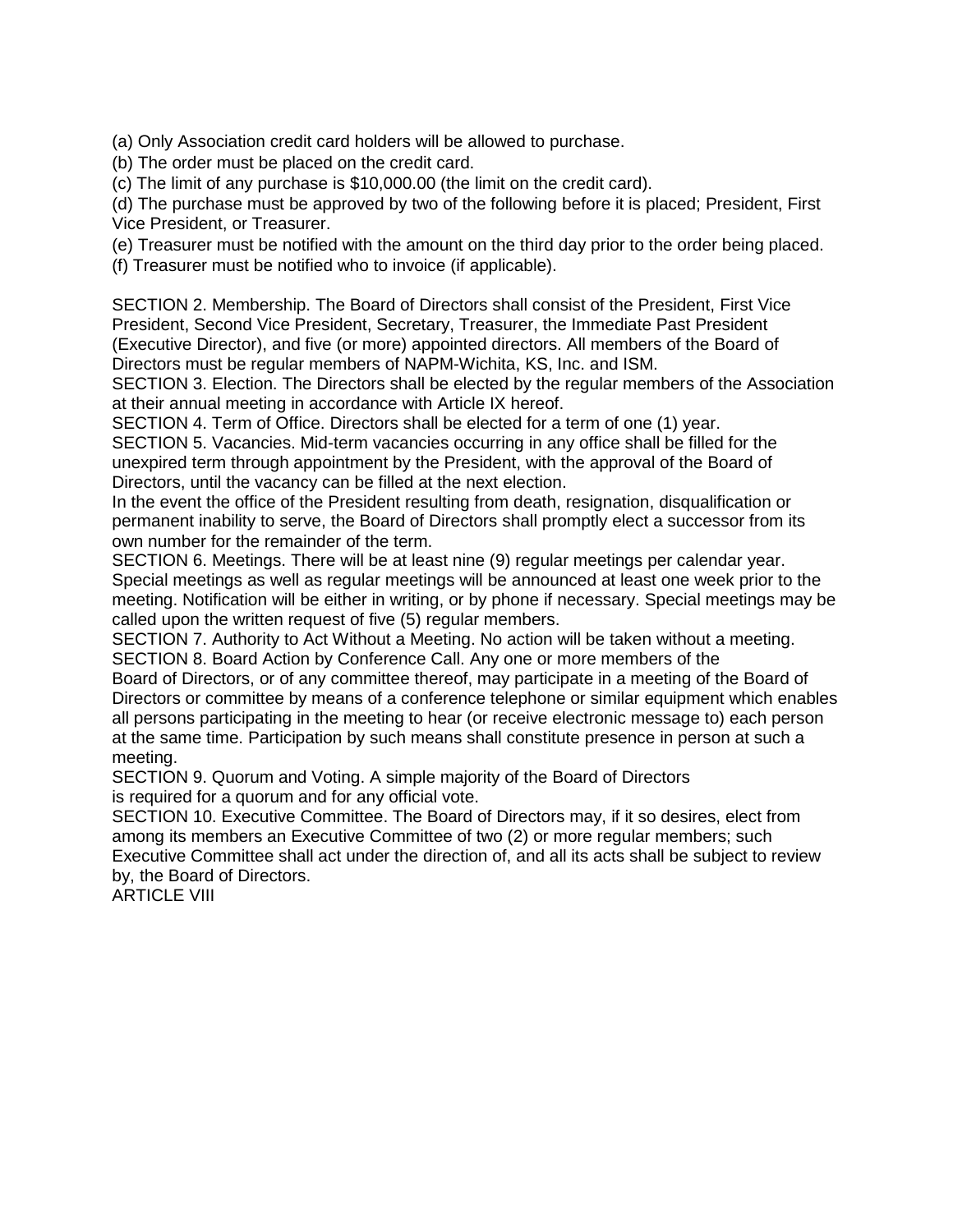### **OFFICERS**

SECTION 1. Officers. The officers of the Association shall be the President, First Vice President, Second Vice President, Secretary, Treasurer and Immediate Past President (Executive Director).

SECTION 2. Election. The officers shall be elected by the regular members of the Association in attendance at their annual meeting held in accordance with Article IX hereof.

SECTION 3. Duties of President. The President shall be Chief Executive Officer and Chairman of the Board of Directors, and shall exercise general supervision over the executive affairs of the Association. He or she shall preside at all meetings of the Association membership and of the Board of Directors and shall be a member, ex-officio, of all Association committees. The President shall have, in addition, the duties made incumbent upon the office by any other provision of these Bylaws and which may be assigned by the Board of Directors.

SECTION 4. Duties of First Vice President. The First Vice President shall perform such duties as may be assigned from time to time by the President and the Board of Directors of the Association. In the event of the temporary inability of the President to perform the duties of his or her office resulting from illness, absence or any other cause, the First Vice President shall perform all the duties of the office of President until such time as the incumbent is able to resume the duties of the office. The First Vice President shall be Chairperson of the Program Committee and as such is responsible for the development of the balanced program of worthwhile activities, with emphasis on education, the primary aim of the ISM.

SECTION 5. Duties of Second Vice President. The Second Vice President shall assist the President and First Vice President in exercising general supervision over the affairs, activity and welfare of the Association and shall, in the absence of the President and First Vice President, perform the duties of President.

SECTION 6. Duties of Secretary. The Secretary shall be responsible for the preparation of all minutes of meetings of the Board of Directors and members of the Association; the maintenance and safekeeping of all corporate and membership records of the Association; and the serving or publication of all notices required by law or these Bylaws concerning any meeting or any other matter applicable to the Association; and shall perform such other duties as may be assigned from time to time by the President and Board of Directors of the Association or which may be required by law.

SECTION 7. Duties of Treasurer. The Treasurer shall have the custody of all Association funds and securities; shall maintain a full and accurate account of all receipts and disbursements in books belonging to the Association; shall deposit all Association funds in the name and to the credit of the Association in such depositories as may be designated by the Board of Directors of the Association; shall disburse the funds of the Association by check or credit card that has been pre-approved by the Board or Executive Committee consisting of, at least, the President and First Vice President in accordance with instructions furnished by the Board of Directors of the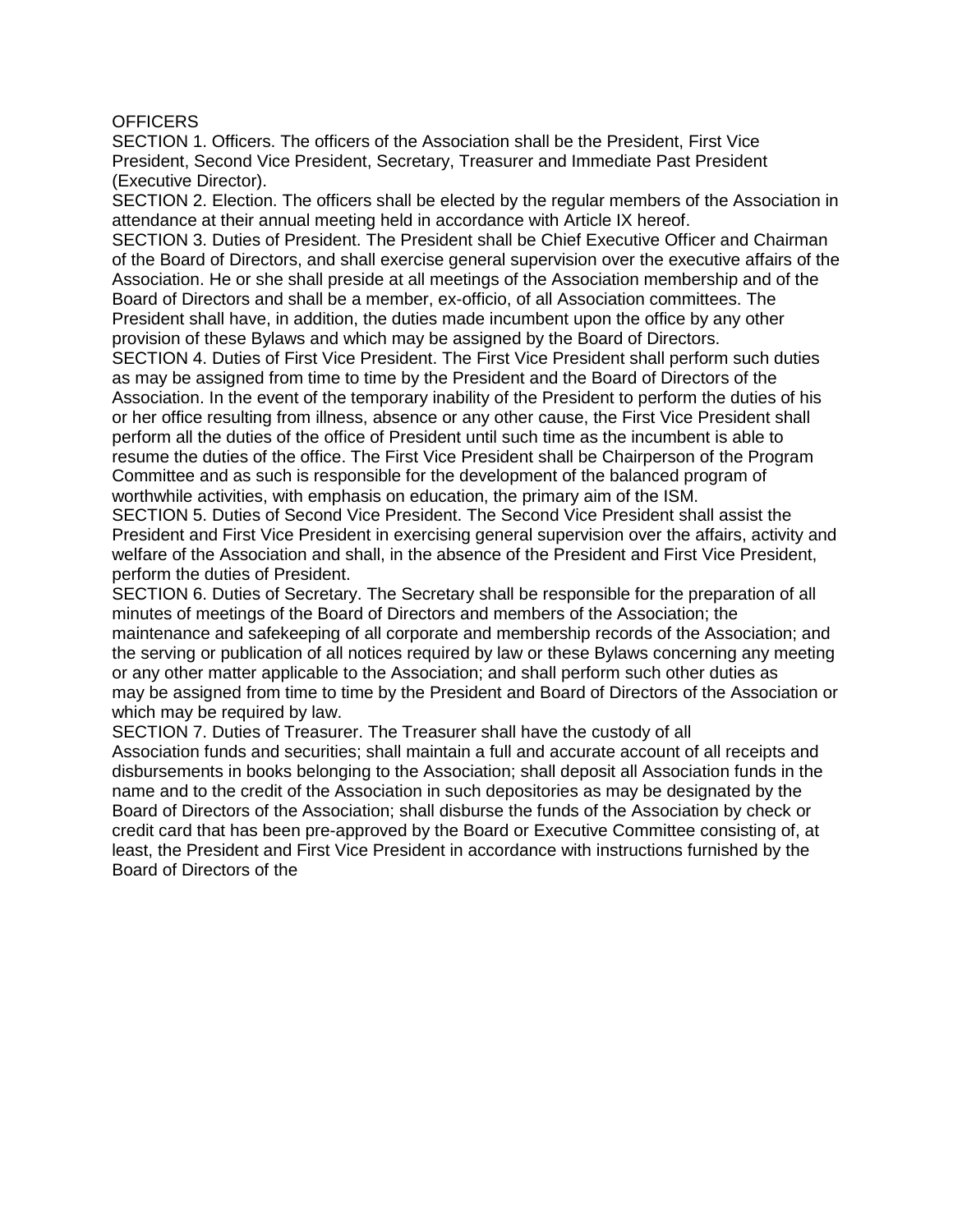Association; shall render to the Board of Directors and members of the Association upon request, but at least annually, an account of all his or her transactions

and of the financial condition of the Association; and shall perform such other duties as may be assigned from time to time by the President and the Board of Directors of the Association or which may be required by law.

SECTION 8. Duties of Executive Director. The Executive Director shall be the past president and serve as a representative of the Association in Region Forums and meetings of the ISM if the President is unable to attend such meetings (the President will furnish in writing with signature, a transfer of voting power to the Executive Director, who will present it to the chairperson of said meeting). The Executive Director shall assist the President and any other member of the Board of Directors of the Association as requested, especially during the transition of newly elected or appointed officers of the Board.

## ARTICLE IX

### MEETINGS OF THE ASSOCIATION MEMBERS

SECTION 1. ANNUAL MEETING. The annual meeting of the Association membership shall be held in March of each year at such place and on such date as may be determined by the Board of Directors of the Association. Written notice thereof shall be given to all members at least seven (7) days prior thereto.

SECTION 2. Special Meetings. Special meetings of the Association membership may be called by the Board of Directors or the members of the Association in accordance with the provisions set forth in the Non-Profit Corporation Act of the State of Kansas.

SECTION 3. Quorum. At all annual or special meetings of the Association membership a quorum shall be the presence at such meeting of at least ten percent (10%) of the total regular membership of the Association.

SECTION 4. Voting. On all questions or issues presented for a vote at the annual meeting or any special meeting of the Association membership, each regular member whose dues are paid shall be entitled to cast one vote. Except as otherwise required by these Bylaws, all questions or issues presented to a vote of the Association membership shall be authorized by a simple majority of the votes cast at an annual or special meeting of the Association membership entitled to vote thereon (provided that the affirmative votes cast in favor of any such action shall be at least equal to the quorum required by Section 3 of this Article).

SECTION 5. Action by Association Membership Without a Meeting. Except for the election of the Board, whenever any question or issue is presented to a vote of the members, such vote may be taken without a meeting by written consents (either by written or electronic

transmission) setting forth the action so taken and signed by a majority of members casting a vote, provided the number of consents is equal to or greater than the quorum requirement under Section 3 of this Article for a meeting of the members.

SECTION 6. Order of Business. At any meeting of the Association membership,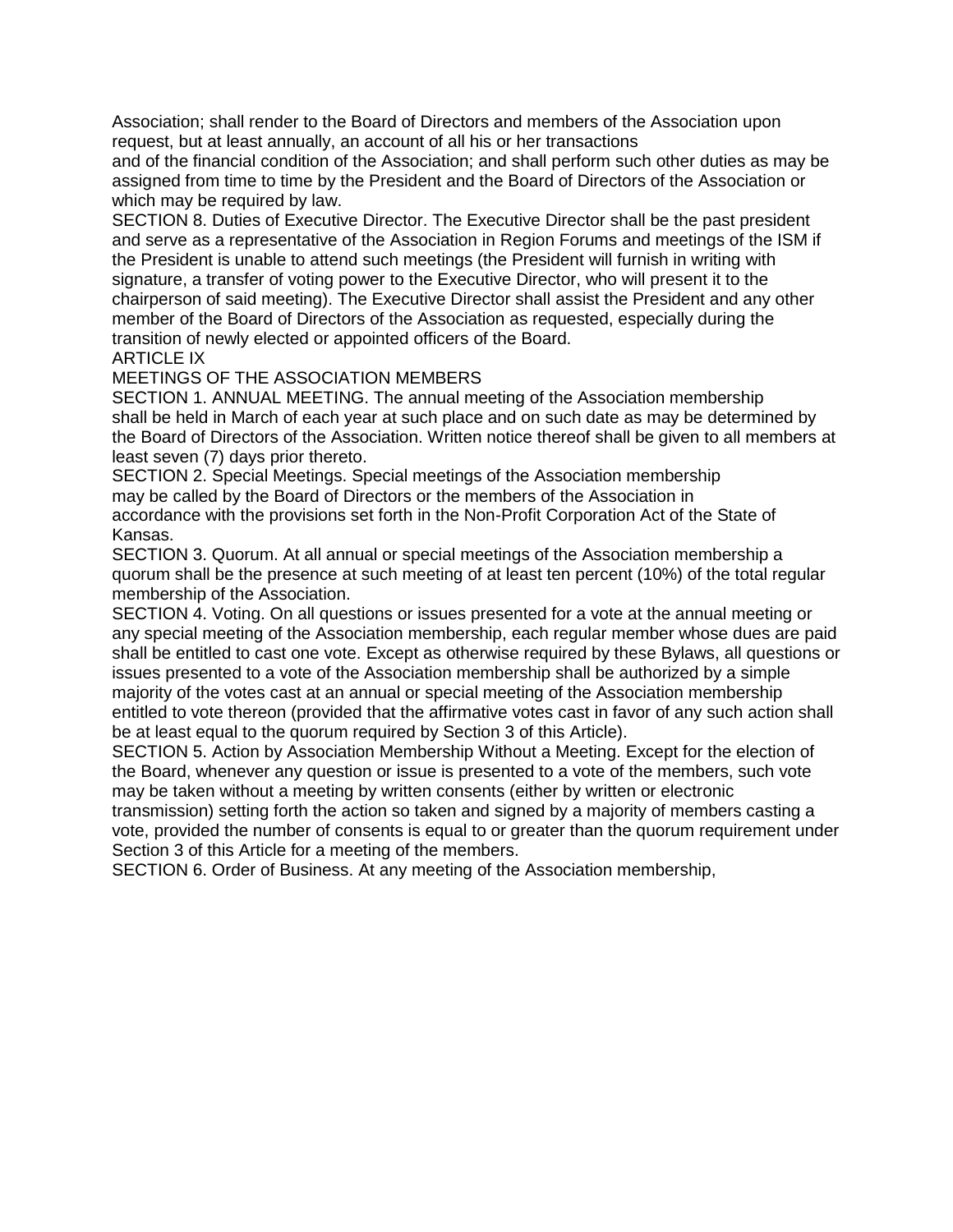the order of business shall be as stated on the agenda for the meeting furnished with the notice of such meeting required by this Article.

SECTION 7. Parliamentary Rules. At all meetings of the Association, including the Board of Directors, Robert's Rules of Order will prevail when not in conflict with these Bylaws. ARTICLE X

**COMMITTEES** 

SECTION 1. Standing Committees. The following standing committees shall be established within the Association:

(a) Marketing/Membership Committee

(b) Education/Professional Development Committee

(c) Communication/Public Relations Committee

(d) Technology Committee

(e) Academic Committee

(f) Facilities Committee

The Board of Directors of the Association shall authorize from time to time additional committee(s) as Standing Committee(s) whenever in the sole judgment such action is deemed necessary.

SECTION 2. Special Committees. The President, with the approval of the Board of Directors of the Association, shall appoint such other special committees, subcommittees or task forces as may be deemed necessary and which are not in conflict with other provisions of these Bylaws. The duties of any such special committee shall be prescribed by the Board of Directors upon their appointment.

SECTION 3. Nominating Committee. A committee of at least three (3) regular members shall be appointed by the Board of Directors at least forty (40) days prior to the annual meeting in March of each year. Not more than one (1) member of this committee shall be a member of the Board of Directors. This committee shall present a proposed slate of candidates for all officers to the membership at the February meeting. The committee shall also be responsible for conducting the election procedures.

The names of consenting nominees for the various offices shall be announced at the regular meeting preceding the Annual Meeting by the Chairman of the Nominating committee. He or she shall file a list of the nominees, certified by the Committee, with the Secretary immediately after such announcement. Any five (5) or more members acting jointly, may present to the Secretary not later than seven (7) days prior to the Annual Meeting, the names of any candidates whom they wish to nominate, and the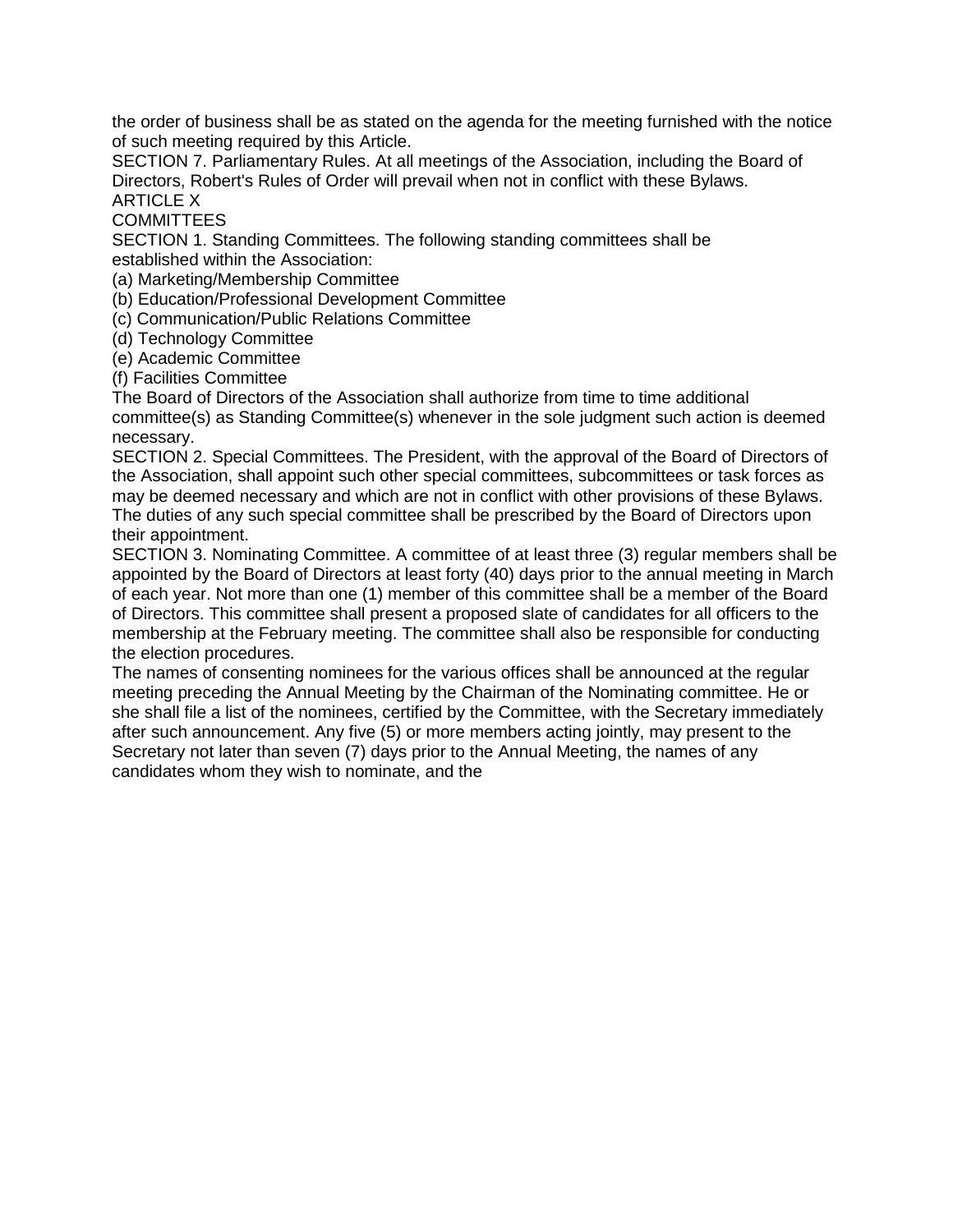respective offices for which they are nominated. The Secretary shall announce such nomination(s) prior to the election.

ARTICLE XI

**FINANCES** 

SECTION 1. Fiscal Year. The fiscal year of the Association shall begin on June 1 of each year and terminate on May 31 the following year.

SECTION 2. Appropriations. Appropriation of funds from the Association will

be made only by the Board of Directors. It shall not contract indebtedness in excess of available funds in the treasury not otherwise required or previously appropriated.

ARTICLE XII

DISSOLUTION

SECTION 1. Dissolution. The Association may be dissolved upon adoption of a plan of dissolution and distribution of assets adopted by the Board of Directors and approved by the regular members of the Association in accordance with the Non-Profit Corporation Act of the State of Kansas, as amended from time to time.

SECTION 2. Dedication of Funds. The Association shall use its funds only to accomplish the objectives and purposes specified in these Bylaws and no part of said funds shall inure, or be distributed, to the members of the Association. On dissolution of the Association, any funds remaining shall be distributed to one or more regularly organized and qualified organizations engaged in the promotion or education of the purchasing and materials management profession to be selected by the Board of Directors and regular members of the Association. ARTICLE XIII

SECTION 1. Location. The Association may establish chapters for members who are located in geographical areas distant from the designated meeting place for regular meetings. SECTION 2. Approval. The Board of Directors determines the need, the organizational structure and approves the operating procedures for chapters within the guidelines of these ByLaws.

ARTICLE XIV

INDEMNIFICATION

SECTION 1. Litigation. This Association shall indemnify any director or officer, made, or threatened to be made, a party to an action or proceeding, whether civil or criminal, including an action by or in the right of any other Corporation of any type or kind, domestic or foreign, or any partnership, joint venture, trust, employee benefit plan or other enterprise, which any director or officer of this Association served in any capacity at the request of this Association, by reason of the fact that he or she, his or her testator or intestate, was a director or officer of this Association or served such other corporation, partnership, joint venture, trust, employee benefit plan or other enterprise in any capacity, against judgments, fines, amounts paid in settlement and reasonable expenses, including attorneys' fees, actually and necessarily incurred as a result of such action or proceeding, or any appeal therein; provided, however, that no indemnification shall be made to or on behalf of any director or officer if a judgment or adjudication adverse to the director or officer establishes that his or her act was committed in bad faith or the result of active and deliberate dishonesty and were material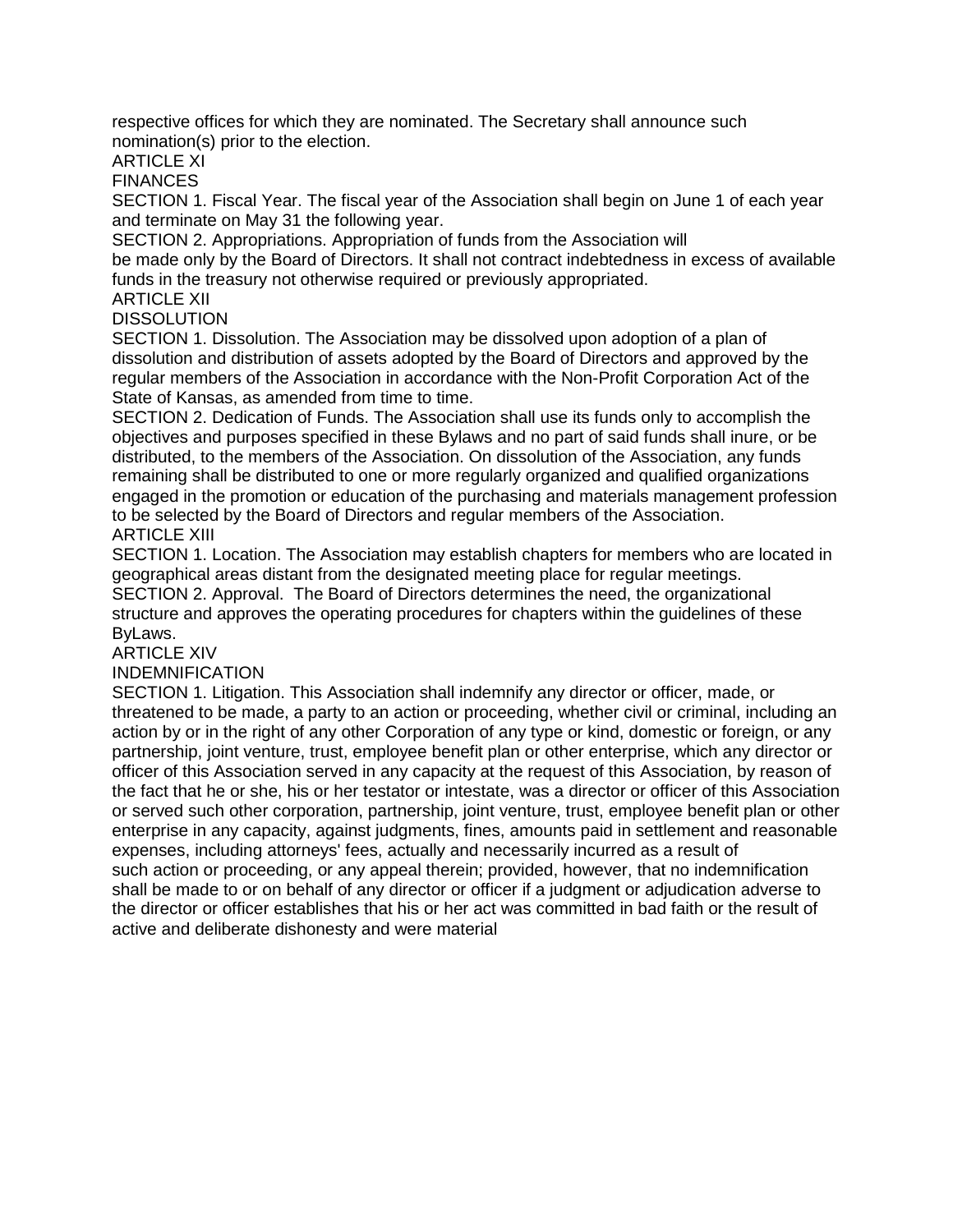to the cause of action so adjudicated, or that he or she personally gained in fact a financial profit or other advantage in which he or she is not legally entitled.

SECTION 2. Authorization. Any indemnification made pursuant to Section 1 of

Article XIV hereof, shall be made by this Association; if authorized in one of the following ways: (a) By the Board acting by a quorum consisting of directors who are not parties to such action or proceeding upon a finding that the director or officer has not violated the standard of conduct as set forth in Section 1 of Article XIII hereof; or

(b) If a quorum under subparagraph (a) above is not obtainable or even if obtainable, a quorum of disinterested directors so directs:

(1) by the Board upon the opinion in writing of independent legal counsel that indemnification is proper under the circumstances because the standard of conduct set forth in Section 1 of Article XIII has not been violated by such director or officer, or

(2) by the members upon a finding that the director or officer has not violated the standard of conduct set forth in Section 1 of Article XIII.

SECTION 3. Expenses Incurred. The Association shall pay expenses incurred in defending a civil or criminal action or proceeding in advance of final disposition of such action or proceeding upon receipt of an undertaking by or on behalf of such director or officer to repay such amounts as, and to the extent, the person receiving such advancement or allowance is ultimately found, not to be entitled to indemnification or, where indemnification is granted, to the extent the expenses so advanced by this Association exceed the indemnification to which he or

she is entitled. If any action with

respect to indemnification of directors and officers is taken, then this Association shall, not later than the next Annual Meeting, unless such meeting is held within three (3) months from the date of such action and, in any event within fifteen (15) months from the date of such action, mail to its members of record at the time entitled to vote for the election of directors a statement specifying the action taken.

SECTION 4. Personal Liability. The directors of this incorporated Association shall not be personally liable to the Association or its members for damages for any breach of duty in his or her capacity as such: provided, however, that this provision shall not limit or eliminate the liability of any director if a judgment or other final adjudication adverse to him or her establishes that his or her acts or omissions were in bad faith or involved

intentional misconduct or a knowing violation or law or that he or she personally gained in fact a financial profit or other advantage to which he or she was not legally entitled or that his or her acts violated Section 719 of the Not-For-Profit Corporation Law or appropriate section of applicable law in the State of Kansas, or for any act or omission which occurred prior to the adoption of this provision.

ARTICLE XV

AMENDMENTS